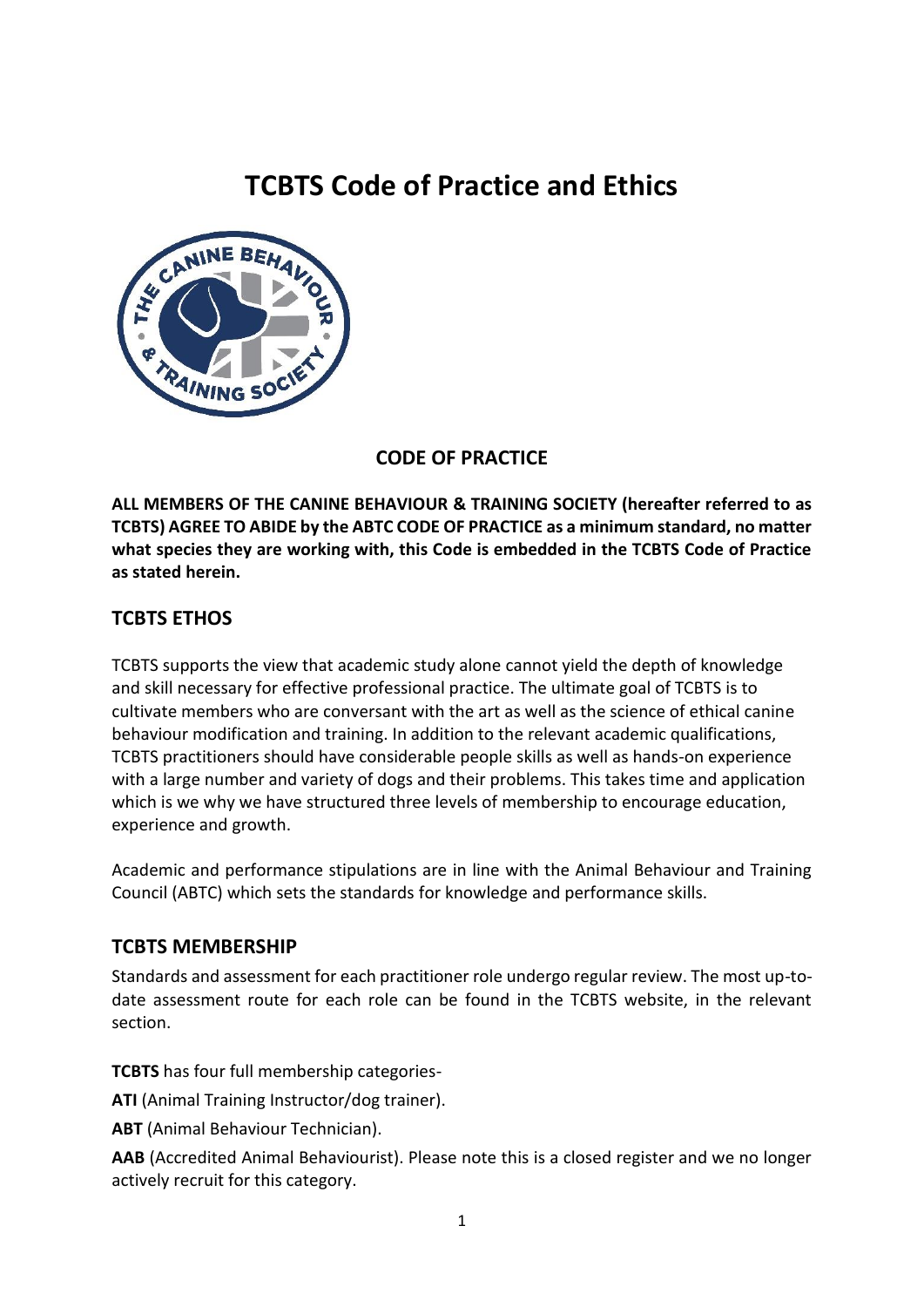**CAB** (Clinical Animal Behaviourist).

#### **FULL MEMBERSHIP (Behaviour roles):**

Full membership of TCBTS will normally be given to persons of proven ability in accordance with the TCBTS ethos and ABTC stipulations for each role following:

a) The completion of an in-depth application form.

b) An interview by a minimum of two members of the Board of Managers.

c) A period agreed by the Board of Managers as a provisional member, unless the applicant is already an ABTC recognised Accredited Animal Behaviourist (grandfather scheme), Animal Behaviour Technician (canine behaviour specialist) or Clinical Animal Behaviourist (canine behaviour specialist). ABTC accredited Animal Training Instructors (dog training instructor) may apply for full membership through Dog Training Instructor Membership.

d) Successful demonstration of knowledge and performance skills criteria for the role for which they are applying, as delineated in the relevant ABTC standard.

Once accepted as a Full member, they will be entitled to use the relevant TCBTS logo on personal and business stationery and to advertise that they are a Full Member of TCBTS. Full members shall have their name, contact numbers, email and website address plus town and county of domicile carried on TCBTS' website.

All full members will be entered on the ABTC registers in the appropriate role. There is a small, annual fee for this. Members should use the ABTC logo appropriate to their role.

#### **PROVISIONAL MEMBERSHIP:**

This is offered to applicants who wish to be assessed for a behaviourist role, either ABT or CAB.

Assessment routes offered may vary; the website outlines routes available at the current time for CAB and ABT. Entry to these assessment routes is contingent on applicants meeting the knowledge and understanding criteria for each role, as detailed in the relevant ABTC standard, available on the website.

Knowledge and Understanding will be met by one of two optional routes: a) providing certificated evidence of an ABTC recognised qualification or

b) by APEL (Accredited Prior Experience and Learning).

Details of each assessment route can be found on the website in the appropriate section.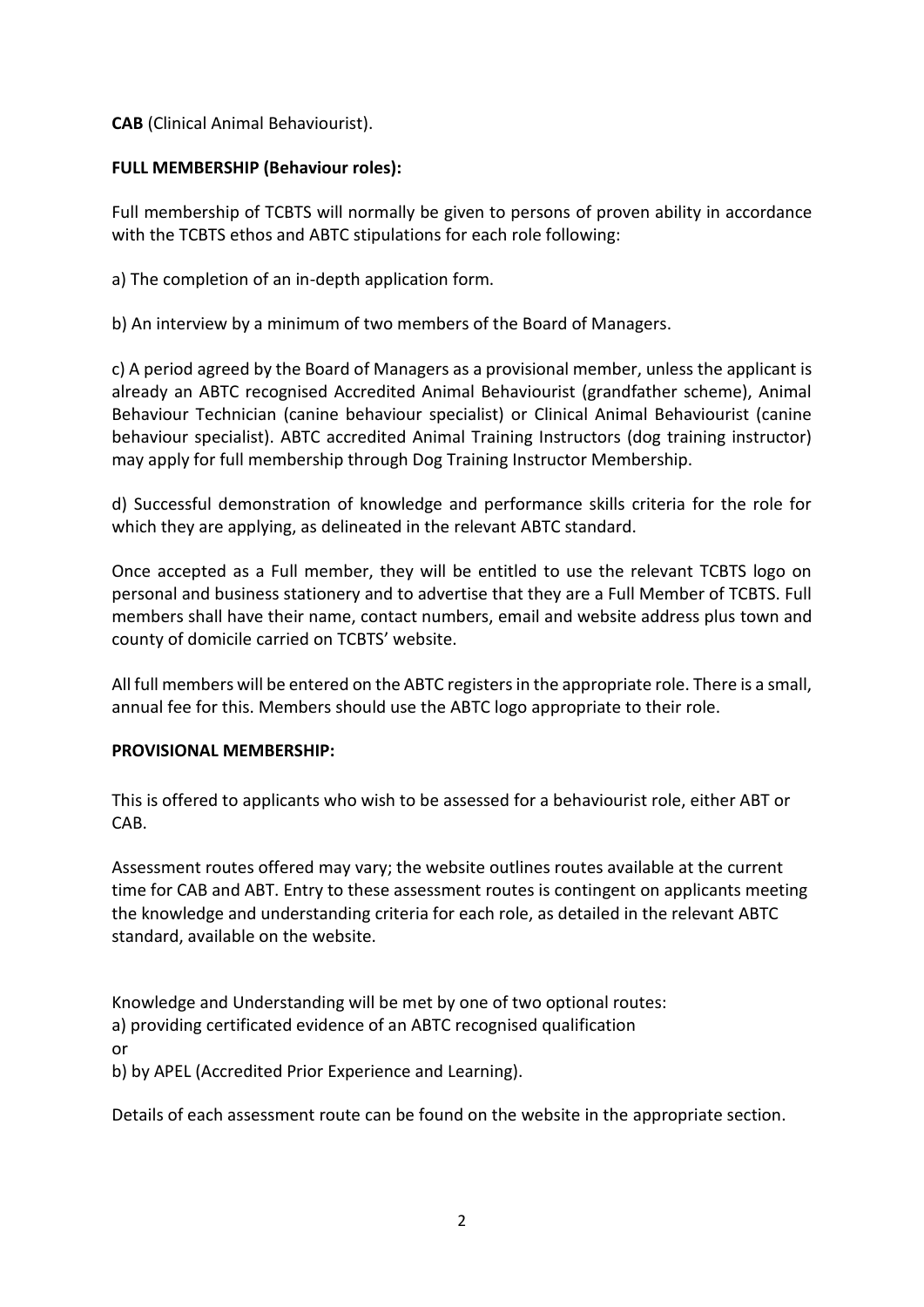After submitting an application in most cases, the applicant will be asked to attend an interview. If successful, they may be asked to go through a provisional mentoring period and will be assigned a mentor.

After an agreed period, the mentor/s will advise if they think the applicant is ready to undergo assessment of performance criteria for the relevant role. Assessment for either behaviour role will involve written submission of cases, observation of practice and interview. For further detail see relevant section on website.

Provisional members for any role shall have their names, contact numbers, email, town and county of domicile carried on TCBTS' website. Provisional members may not use the TCBTS logo but they can state they are a provisional member of TCBTS and working towards gaining the necessary experience to achieve the standard for the role and for full TCBTS membership.

#### **STUDENT MEMBERSHIP:**

Student membership is open to those interested in pursuing a career or an interest in canine behaviour and training.

Applicants may be accepted as student members after they have sought and embarked upon an approved academic course on canine behaviour and training, at a minimum of NQF (National Qualification Framework) level 2. Those interested in student membership should provide proof of courses enrolled upon.

While student members are pursuing their academic courses, advice will be available through TCBTS on how to achieve the necessary standards to apply for provisional membership. It is expected that student members will further their practical dog training experience in parallel with their academic studies.

Student members shall appear on TCBTS' website in name only. Contact numbers, email, town and county of domicile are not included and will only be included on the TCBTS website upon attainment of provisional status.

Student members may state they are student members of TCBTS, working towards academic qualifications for provisional membership.

Student members may not use the TCBTS logo or practice under the TCBTS name.

#### **ANIMAL TRAINING INSTRUCTOR MEMBERSHIP (Dog Training Instructor):**

Application for Dog Training Instructor membership (ATI) is open to those who have successfully instructed and trained with a wide variety of owners and their dogs over a considerable number of years.

Dog Training Instructor members will be accepted once they have demonstrated they meet all ABTC criteria for the ATI (Animal Training Instructor role), as detailed in the ABTC standard. This can be done through our ABTC accredited assessment route (see website).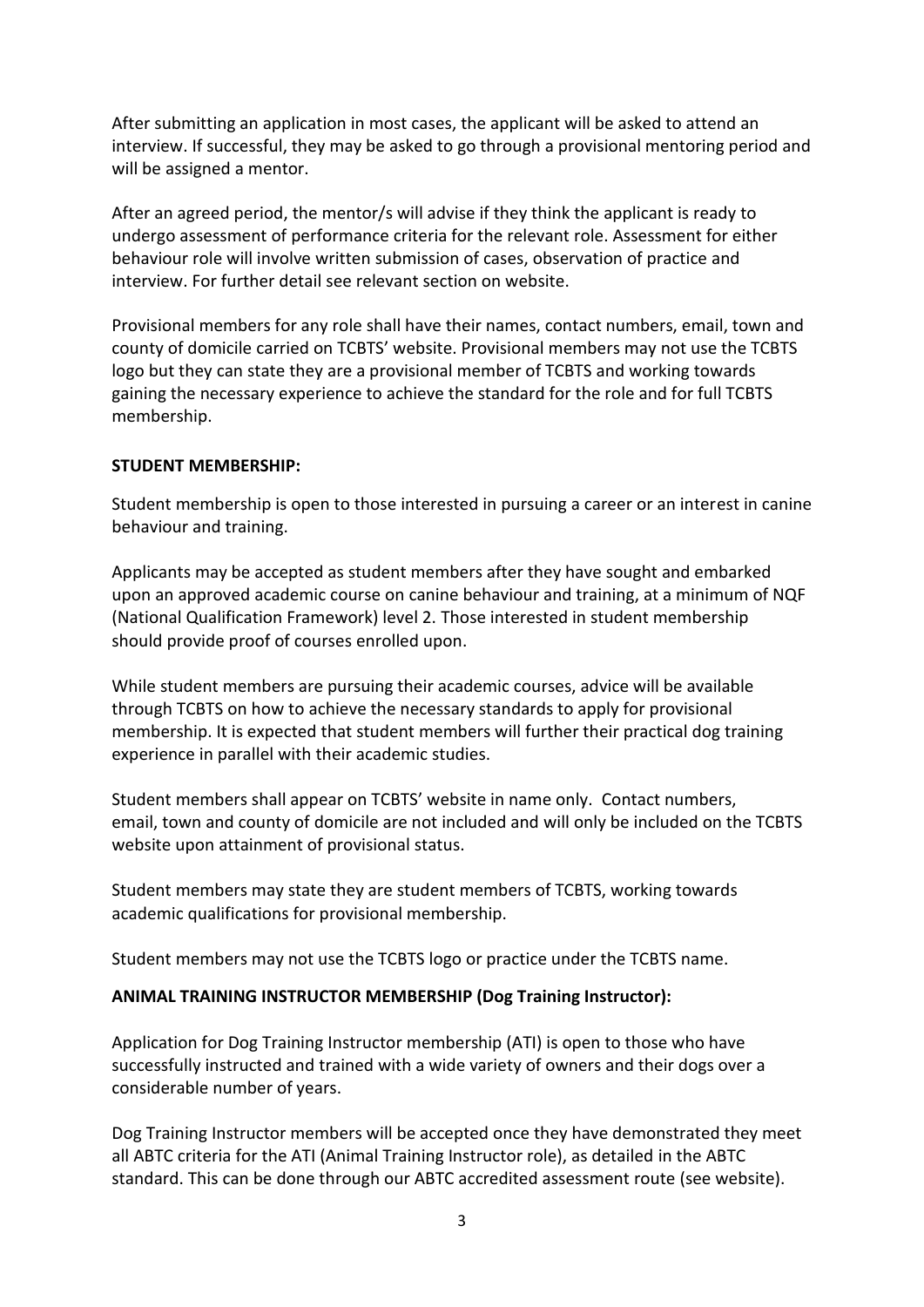Alternatively, applicants who are registered ATIs with other ABTC organisations may also join TCBTS as a dog trainer member. We do like to have a 'get-to-know-you' interview with applicants beforehand.

The ABTC accredited TCBTS assessment process includes written submissions, a practical and a post practical short interview.

Dog Training Instructor members shall have their names, contact numbers, email and website address plus town and county of domicile carried on TCBTS' website. They may use the relevant TCBTS logo on personal and business stationary to advise they are a Dog Training Instructor Member of TCBTS.

All full dog training members will be entered on the ABTC registers as Animal Training Instructors. There is a small, annual fee for this.

#### **HONORARY MEMBERSHIP**:

Outstanding people in the field of canine behaviour, whom TCBTS wishes to honour, may be invited to become Honorary Members at the discretion of the Board of Managers in recognition of their services to 'Dogdom'. Honorary Members may attend, but are not obliged to attend, the AGM Seminar and the Conference.

**FOR FURTHER INFORMATION ON WHERE YOU CAN SEE CRITERIA FOR ALL MEMBERSHIP LEVELS PLEASE VISIT** https://www.tcbts.co.uk

#### **VOTING**

All members shall be entitled to one vote each at any TCBTS meeting they attend or for an emailed proposal they receive. Voting may take place at the AGM, at a meeting online or by email. Email votes will involve a simple statement of agreement to any proposal. On receipt the email should be signed with 'I agree' and emailed back to TCBTS to indicate the member has voted in favour of the proposal. Members will be given 14 days' notice of issues on which they may vote. There shall be no valid postal votes.

#### **FINANCE**

i) All monies raised by or on behalf of TCBTS shall be applied to further the objects of the Society and for no other purpose, provided that nothing herein contained shall prevent the payment in good faith of reasonable and proper repayment to members of the Board or any person or committee appointed by the Board of Managers hereof of reasonable out of pocket expenses.

ii) The Honorary Treasurer shall keep proper accounts of the finances of the Society.

iii) An audited statement of the accounts for the last financial year shall be submitted by the Board at the AGM.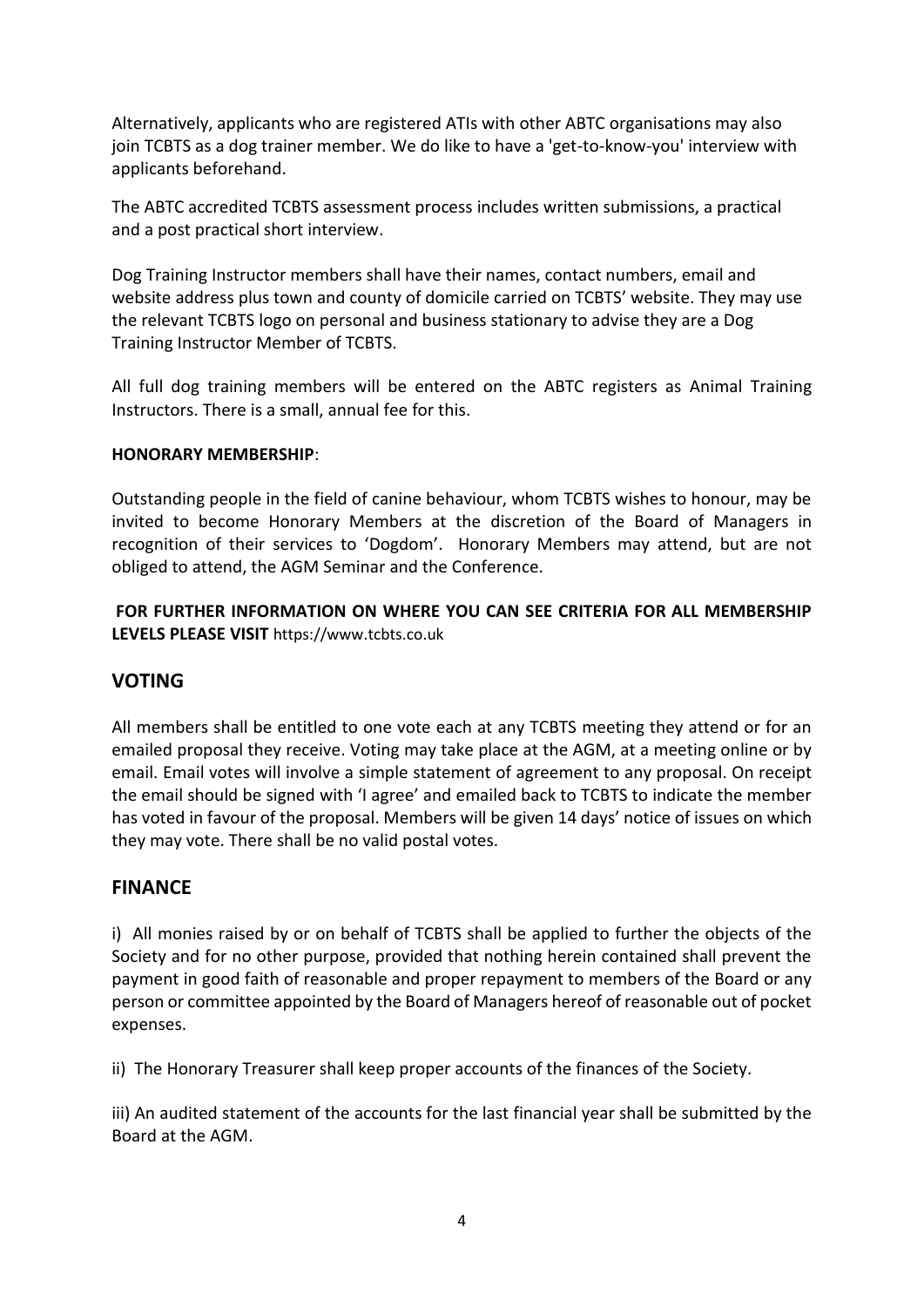iv) A bank account or Building Society account shall be opened in the name of TCBTS with a bank/building society which shall be agreed by the Board. The Board shall authorise in writing the Treasurer and one other board member to sign cheques on behalf of the Society. All payments may be authorised by one of those board members.

v) Subscriptions: A subscription shall be payable on being accepted as a member of such a sum as determined by the Board of Managers to cover registration fees at the relevant level of membership, including ABTC registration fees where relevant, and administration costs. When subscriptions are not paid in full, on the due date by a member, then the member will be given one month to rectify this, after which time an administration fee may be made. Subscriptions will be payable in April. Should a member fail/refuse to pay their annual renewal fee within two months of the due date, then that member may have their membership of TCBTS cancelled and if a full member, be required to surrender their membership certificate.

# **ROTATION OF OFFICERS ON BOARD OF MANAGERS**

Board Members will normally be expected to serve an initial term on the Board of a period of three years from the date they joined the Board. Retirement from the Board shall be by written notification to the Board of not less than six months (unless for health reasons) or a reasonable period to allow for appointment of another Full or Provisional Member and the handover of duties, as seamlessly as possible. Candidates for Board Membership must have fulfilled the annual participation requirements, including attendance of events and CPD documentation.

# **TCBTS COMPLAINTS PROCEDURE**

**This can be found on our website www.tcbts.co.uk**

## **TCBTS IT and SOCIAL MEDIA POLICY**

**This can be found on our website www.tcbts.co.uk**

## **ALTERATIONS TO THE CODE OF PRACTICE**

Any alteration to this Code of Practice shall only be ratified by the consent of not less than two thirds of voting membership attending the AGM or meeting considering the amendment. Such meetings may take place online. At least 14 clear days' notice shall be emailed to members of a meeting to be called to alter the Code of Practice shall be given by the Board Secretary to all members, setting forth the terms of the proposed alteration (The Society will not be held liable or responsible for failure of members to check their emails or for any disruption to email services or infrastructure resulting in delivery failure of emails).

## **DISSOLUTION**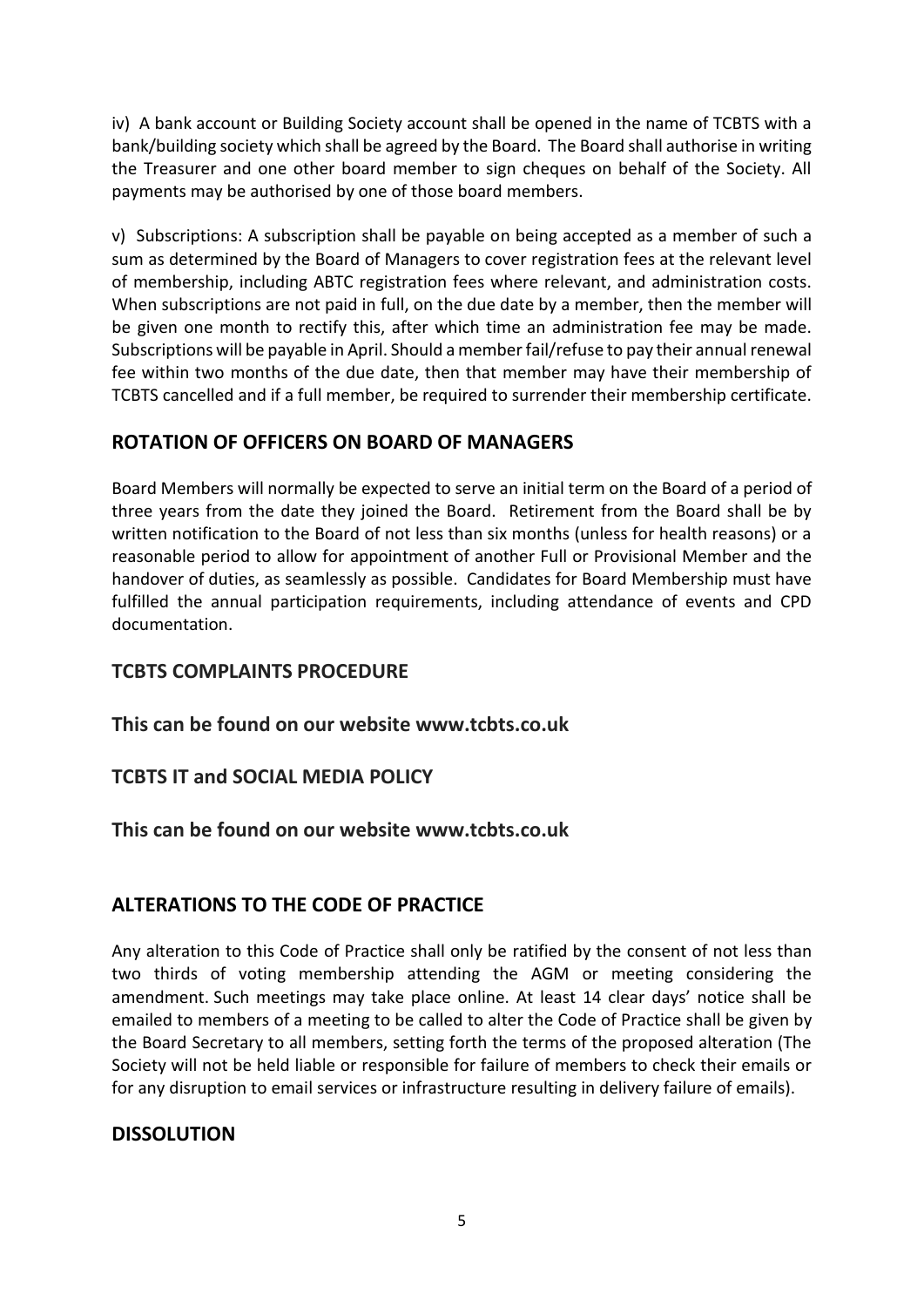If the Board of Managers by a simple majority decide at any time that on the grounds of expense or otherwise it is necessary or advisable to dissolve TCBTS, it shall call a meeting of all members of the Society who have the power to vote. Notice of not less than 28 days of such meeting shall be given in writing stating the purpose and reasons for the meeting. If such a decision shall be confirmed by a simple two thirds majority of those present and voting, the Board shall have the power to dispose of any assets held by or on behalf of TCBTS. Any assets remaining after the satisfaction of any proper debts shall be given or transferred to any canine organisation benefiting the welfare of dogs agreed by a simple majority of the remaining voting members.

# **NAME**

The name of the Association shall be The Canine Behaviour & Training Society, referred to as TCBTS (formerly known as the UK Registry of Canine Behaviourists Ltd. /UKRCB).

## **REGISTERED OFFICE**

The Registered Office of TCBTS (Company number 4120030) shall be **c/o Aston Hughes & Co, Selby Towers, 29 Princess Drive, Colwyn Bay, LL29 8PE** or premises as mutually agreed by the Board of Managers.

**All official correspondence shall be addressed to the current TCBTS Board Secretary.**



# **CODE OF PROFESSIONAL CONDUCT FOR PRACTITIONERS OF ANIMAL TRAINING AND BEHAVIOUR THERAPY**

#### **Declaration on professional registration**

Rights and responsibilities go hand in hand. For this reason, on registration with the ABTC, and in exchange for the right to practise in the name of ABTC, every registered practitioner of animal training and behaviour therapy makes a declaration

" I PROMISE AND SOLEMNLY DECLARE that I will pursue the work of my profession with integrity and accept my responsibilities to the public, my clients and the profession and that, ABOVE ALL, my constant endeavour will be to ensure the welfare of animals committed to my care."

#### **Purpose**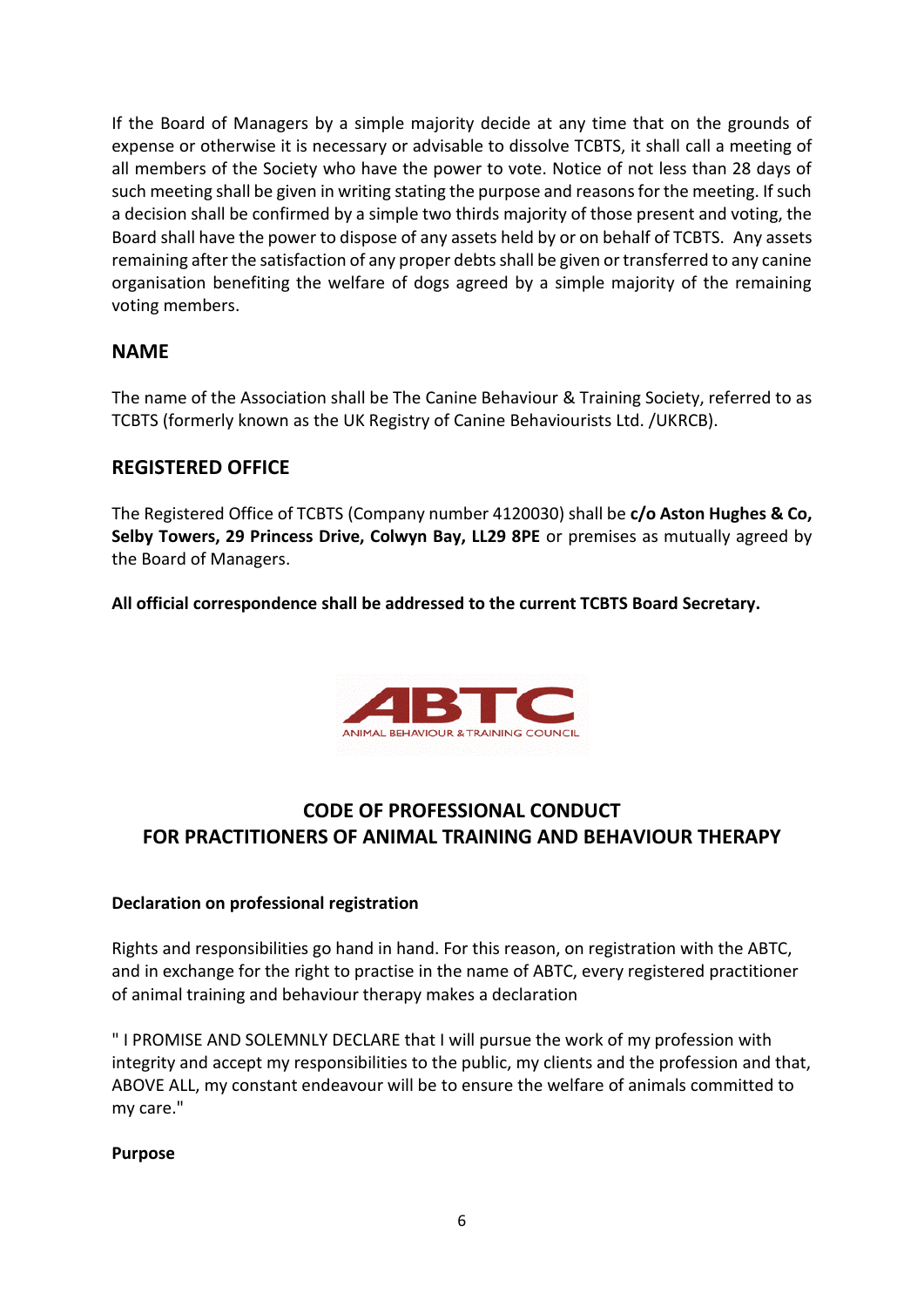This code forms the basis for ABTC practitioner member organisations' code of conduct. These are minimum standards that are required. An organisations' code of conduct may have additional requirements*.* 

It provides protection to the general public and safeguards animal welfare.

It sets out the key principles and standards which practitioners of animal training and behaviour therapy must follow and uphold.

The Code is essential for practitioners in their professional lives and for regulation of the profession.

#### **Scope and Objectives**

Individuals have professional obligations to their clients, the animals they are helping, the animals that help them, their employers (where relevant), to one another, to students, the animal requiring the service, to colleagues in other disciplines (e.g. Veterinary Surgeon) and to society.

In order that they may discharge their obligations to their clients they must be able to meet the expense of the professional provisions which are necessary for safeguarding and promoting the rights of both the client and the animal. The primary objective of this code is to express the values and principles which are essential to those working with animal behaviour and training.

#### **Principles of practice**

Animal Training and Behaviour Practitioners seek to ensure welfare of animals committed to their care and to fulfil their professional responsibilities, by maintaining five principles of practice:

- Professional competence
- Honesty and integrity
- Independence and impartiality
- Client confidentiality and trust
- Professional accountability

These standards should be considered in the context of the five principles of practice.

#### **Professional responsibilities**

Animal Training and Behaviour Practitioners have professional responsibilities in regard to animals; clients; the profession and the public. These responsibilities are considered further below.

On occasion, the professional responsibilities may conflict with each other and Animal Trainers and Behaviour Practitioners may be presented with a dilemma. In such situations, they should balance the professional responsibilities having regard first to animal welfare.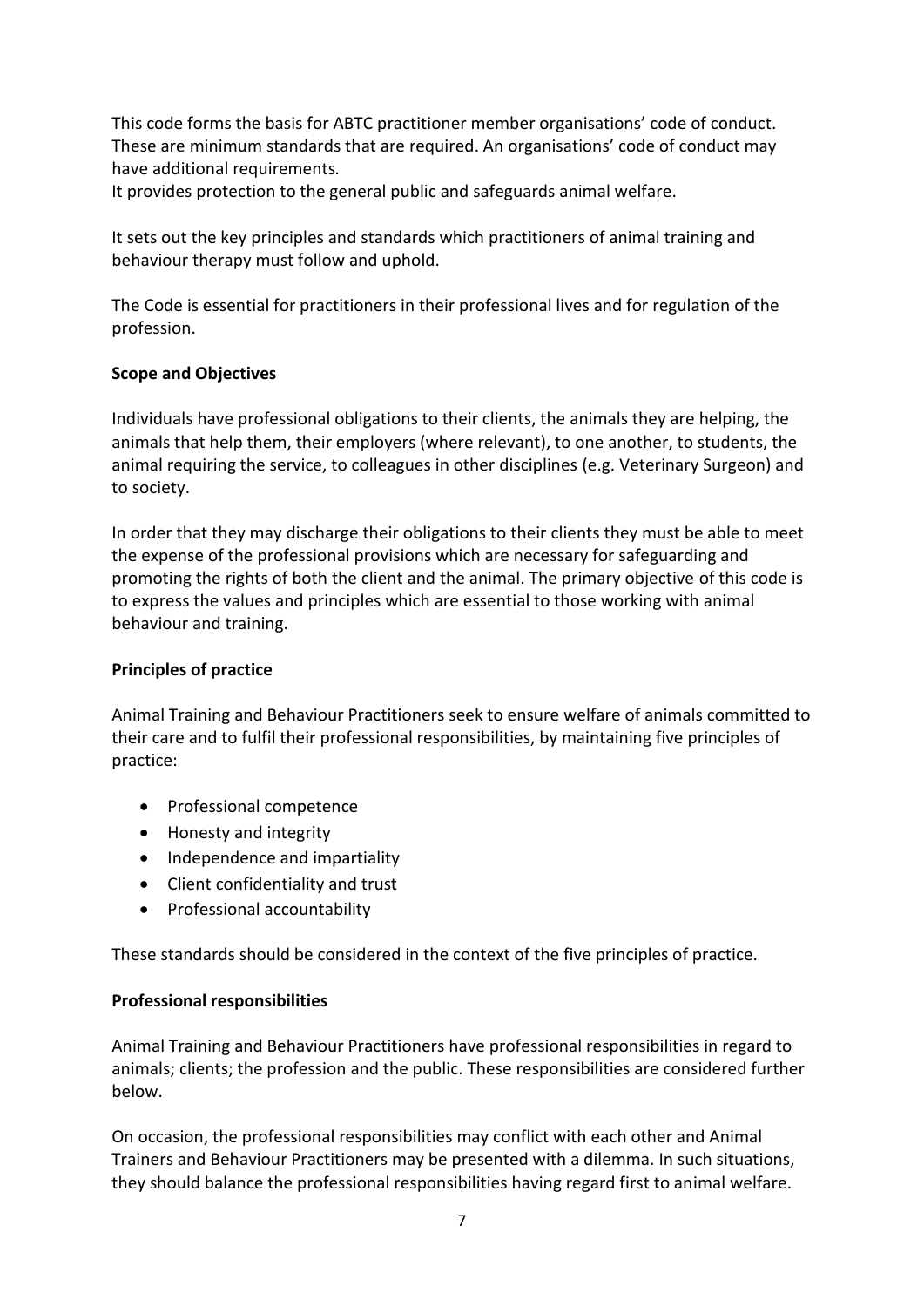#### **1. Animal Training and Behaviour Practitioners and animals**

- 1.1 Animal Training and Behaviour Practitioners must make animal welfare their first consideration when attending to animals.
- 1.2 Animal Training and Behaviour Practitioners must keep within their own area of competence and refer cases responsibly.
- 1.3 Members and Animal Training and Behaviour Practitioners must not endorse "correction" based training devices as these use positive punishment with the aim to instil anxiety (for example, but not limited to, prong collars, check [choke] 'chains', electronic training devices [generally known as 'shock collars' and 'anti-bark collars'], pressure harnesses and halters, spurs, harsh bits, whips, tight nosebands).
- 1.4 Animal Training and Behaviour Practitioners must use science-led, compassionate and non-punitive methods. Training and Behaviour programmes must not be based on Positive Punishment or the creation of anxiety or fear, but must adhere to the least intrusive interventions, and use a synthesis of information about the animal's ethology, health, and affective (emotional) state, and of psychology, to produce accurate behavioural diagnoses and appropriate training and treatment plans for the individual case.

#### **2. Animal Training and Behaviour Practitioners and clients**

- 2.1 Animal Training and Behaviour Practitioners must be open and honest with clients and respect their needs and requirements.
- 2.2 Animal Training and Behaviour Practitioners must provide independent and impartial advice and inform a client of any conflict of interest.
- 2.3 Animal Training and Behaviour Practitioners must provide appropriate information to clients about the practice, including the costs of services.
- 2.4 Animal Training and Behaviour Practitioners must communicate effectively, including in written and spoken English, with clients and ensure informed consent is obtained before any training or behaviour protocols are carried out.
- 2.5 Animal Training and Behaviour Practitioners must keep clear, accurate and detailed client records. These should be kept securely and any no longer considered necessary must be deleted (in line with GDPR).
- 2.6 Animal Training and Behaviour Practitioners must not disclose information about a client or the client's animals to a third party, unless the client gives permission or animal welfare or the public interest may be compromised.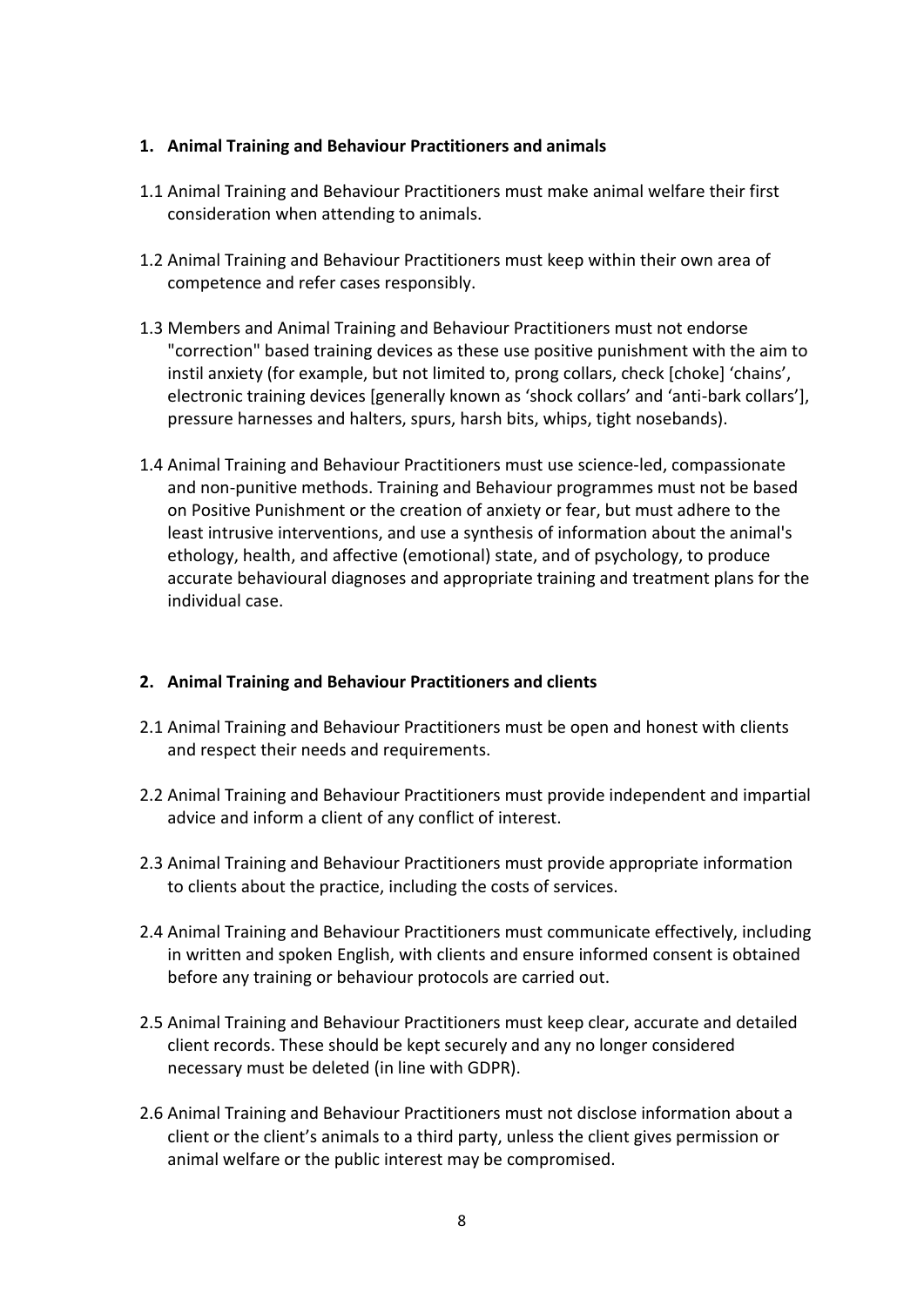- 2.7 Animal Training and Behaviour Practitioners must respond promptly, fully and courteously to clients' complaints and criticism.
- **3. Animal Training and Behaviour Practitioners and the profession**
- 3.1 Animal Training and Behaviour Practitioners must take reasonable steps to address adverse physical or mental health or performance that could impair fitness to practise; or, that results in harm, or a risk of harm, to animal welfare, public health or the public interest.
- 3.2 Animal Training and Behaviour Practitioners who are concerned about a professional colleague's fitness to practise must take steps to ensure that animals are not put at risk and that the interests of the public are protected.
- 3.3 Animal Training and Behaviour Practitioners must maintain and develop the knowledge and skills relevant to their professional practice and competence and comply with ABTC requirements for continuing professional development (CPD).
- 3.4 Animal Training and Behaviour Practitioners must ensure that all their professional activities are covered by professional indemnity and public liability insurance or equivalent arrangements.
- 3.5 Animal Training and Behaviour Practitioners must not represent themselves or others as having expertise they cannot substantiate or, credit others as Animal Training or Animal Behaviour Practitioners unless appropriately registered with the ABTC.

#### **4. Animal Training and Behaviour Practitioners and the Veterinary Team**

- 4.1 Animal Training and Behaviour Practitioners must work together and with others in the veterinary team and business when necessary, to co-ordinate the care of animals and the delivery of services.
- 4.2 Animal Training and Behaviour Practitioners must communicate effectively, including in written and spoken English, with the veterinary team and other veterinary professionals in the UK.

#### **5. Animal Training and Behaviour Practitioners and the ABTC**

- 5.1 Animal Training and Behaviour Practitioners must be entered in the appropriate ABTC Register.
- 5.2 Animal Training and Behaviour Practitioners must provide the ABTC with their CPD records when requested to do so.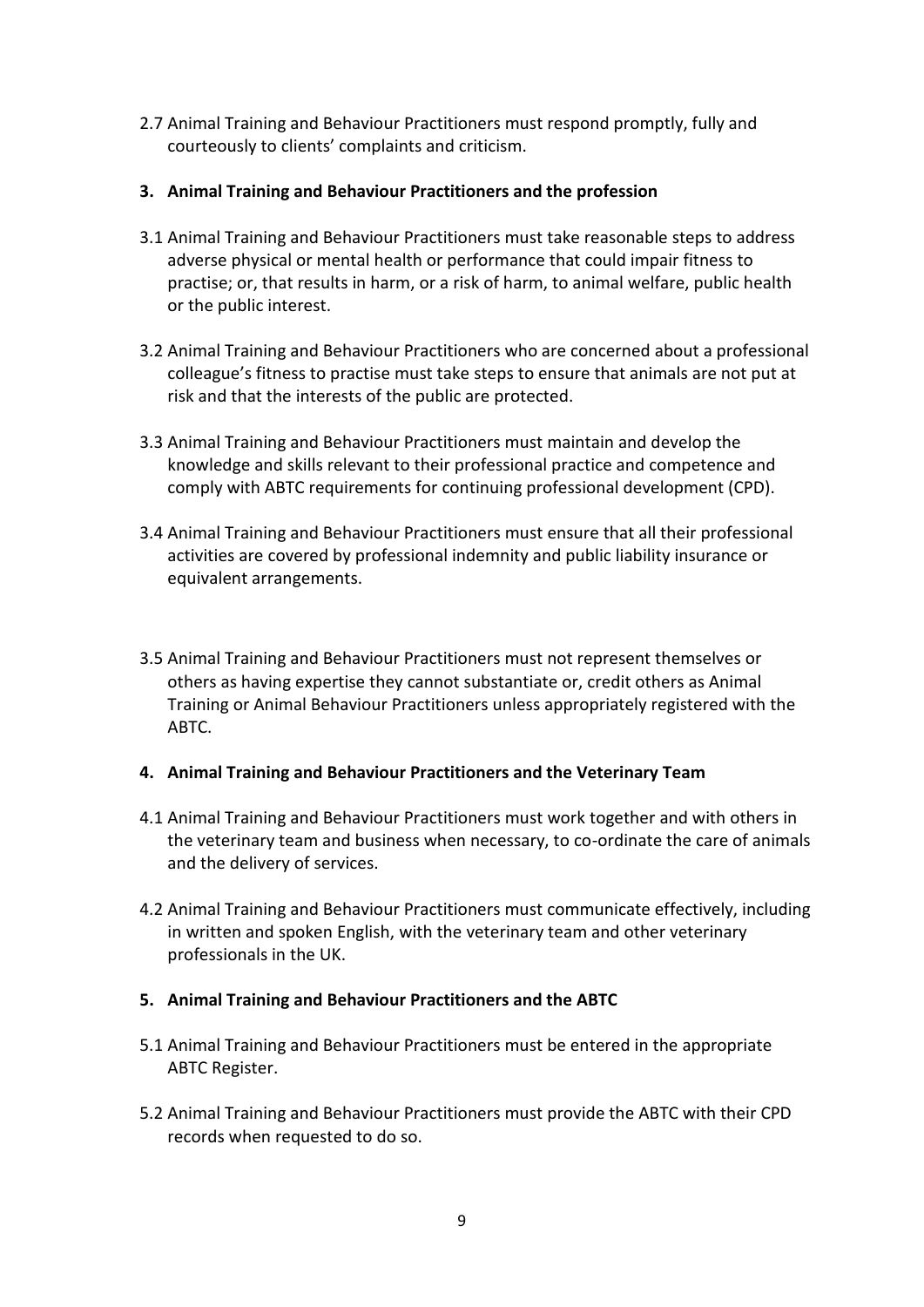- 5.3 ABTC Training and Behaviour Practitioner Organisation members must disclose to the ABTC any caution or conviction, including conditional discharges which may affect registration, whether in the UK or overseas (except for spent convictions and minor offences excluded from disclosure by the Rehabilitation of Offenders Act).
- 5.4 Animal Training and Behaviour Practitioners must comply with reasonable requests from the ABTC as part of the regulation of the profession, and comply with any undertakings they give to the ABTC.
- **6. Animal Training and Behaviour Practitioners and the public**
- 6.1 Animal Training and Behaviour Practitioners must seek to ensure the protection of public health and animal welfare, and must consider the impact of their actions on the environment.
- 6.2 Animal Training and Behaviour Practitioners must report facts and opinions honestly and with due care.
- 6.3 Animal Training and Behaviour Practitioners promoting and advertising products and services must do so in a professional manner.
- 6.4 Animal Training and Behaviour Practitioners must comply with legislation relevant to the provision of their services.
- 6.5 Animal Training and Behaviour Practitioners must not engage in any activity or behaviour that would be likely to bring the profession into disrepute or undermine public confidence in the profession.



## **DISCIPLINARY PROCEDURES**

ABTC will consider complaints against Practitioner Member Organisations or their registered practitioners when the complaints procedure of the Member Organisation has not resolved the complaint to the satisfaction of the complainant. Only complaints of professional misconduct will be considered by ABTC. The ABTC standard of professional behaviour is set out in the ABTC Code of Professional Conduct and is common to all Practitioner Members. Complaints of professional negligence are a civil matter and will not be dealt with further by the disciplinary process. There may be occasions when repeated or particularly severe negligence breaches the threshold for misconduct and such cases will be considered.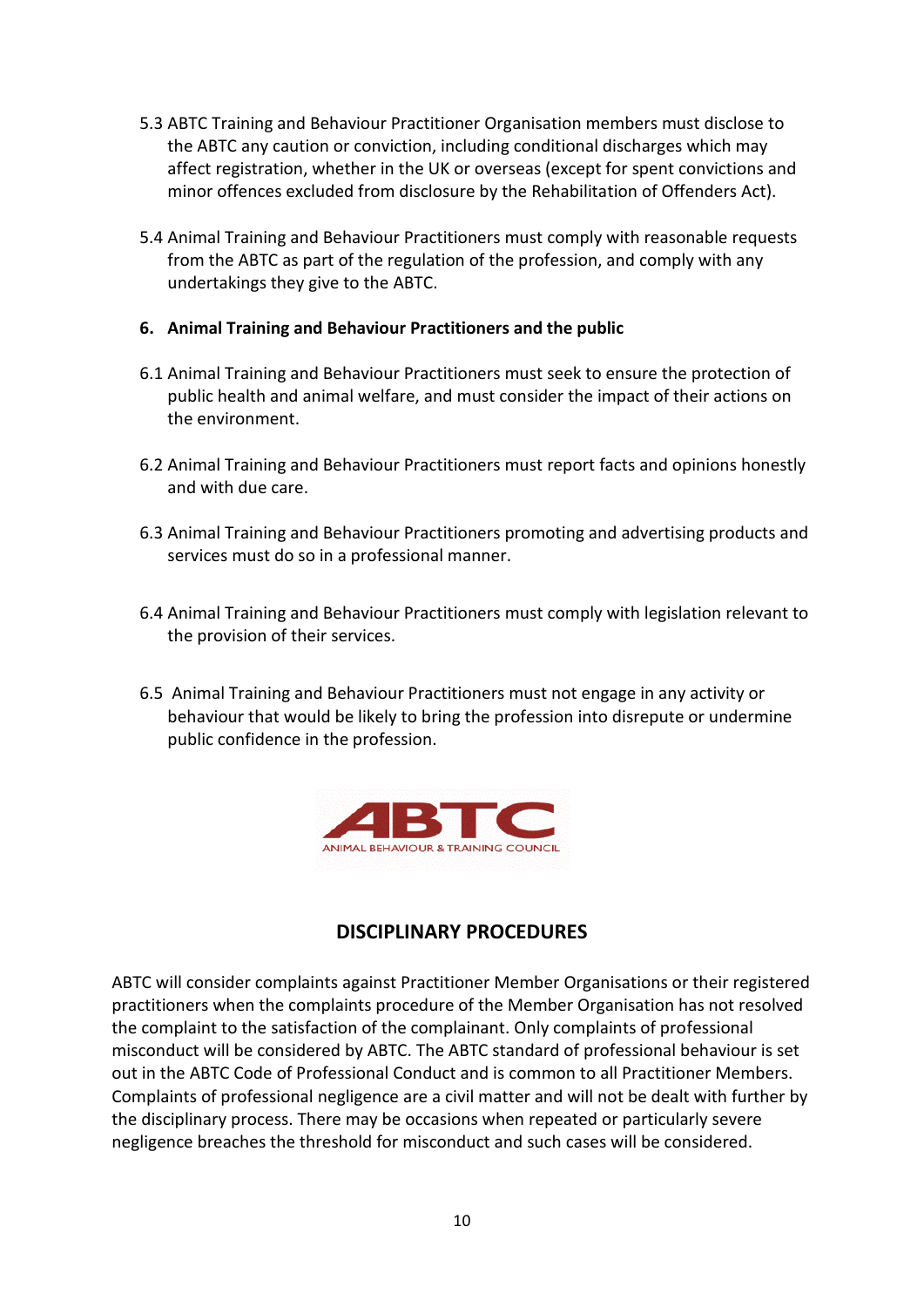# **Process**

Before a full disciplinary hearing is commenced it will be necessary for a panel to consider whether the complaint comes under the remit of ABTC as outlined above. The panel will consist of three people: two practitioner members of Practitioner Organisations and an independent Chair. If any person has a potential conflict of interest they will be excluded from any part of the complaints procedure. The complaint will be considered from evidence provided in writing by the complainant and from the practitioner. No oral hearings will be held at the initial investigation stage and the panel may be convened electronically. The panel may come to one of four conclusions:

- The complaint is of negligence only and will not be dealt with further;
- The complaint is of misconduct but is rejected;
- The complaint is of misconduct but is minor and is closed with advice about future conduct to the organisation or practitioner;
- The complaint is of misconduct and warrants investigation by the Disciplinary Panel.

If the complaint is referred to the Disciplinary Panel further evidence may be required. In those circumstances the Practitioner Organisation will be requested to further investigate the complaint. Such investigation will be at the discretion of the Practitioner Organisation. The Disciplinary Panel will be made up of two lay people, two practitioner members from Practitioner Member Organisations and an independent Chair. None of the Panel may be the same as those who originally considered the complaint. The hearing will take place in person and both the complainant and practitioner will be invited to be present. (The hearing may be held virtually if government rules require it, but in those circumstances the full panel, practitioner and complainant must be able to communicate in real time.) Both may choose to be represented. Evidence will be provided orally with or without the production of relevant documents. A contemporaneous record will be made of all the proceedings of the Panel.

Once evidence has been heard the Panel will consider whether sufficient evidence has been presented to show beyond reasonable doubt that the practitioner displayed professional misconduct. Once the decision has been made the practitioner may make a statement in mitigation and the Panel will then consider what penalty, if any, should be imposed.

# **Penalties**

Once the Disciplinary Panel has reached a conclusion and heard any mitigating submission from the person complained about they will consider what penalty is appropriate. The options are:

- No penalty;
- A warning about future conduct;
- A requirement to undergo further training and assessment;
- Suspension from the ABTC Register for a specified period;
- Removal from the ABTC Register.

The penalty may be appealed in the same way as the decision of the Disciplinary Panel. If the decision is to suspend or remove the person complained about's name from the Register he or she will no longer be able to be a member of a Practitioner Organisation until such time as a Panel agrees to their name being restored to the Register.